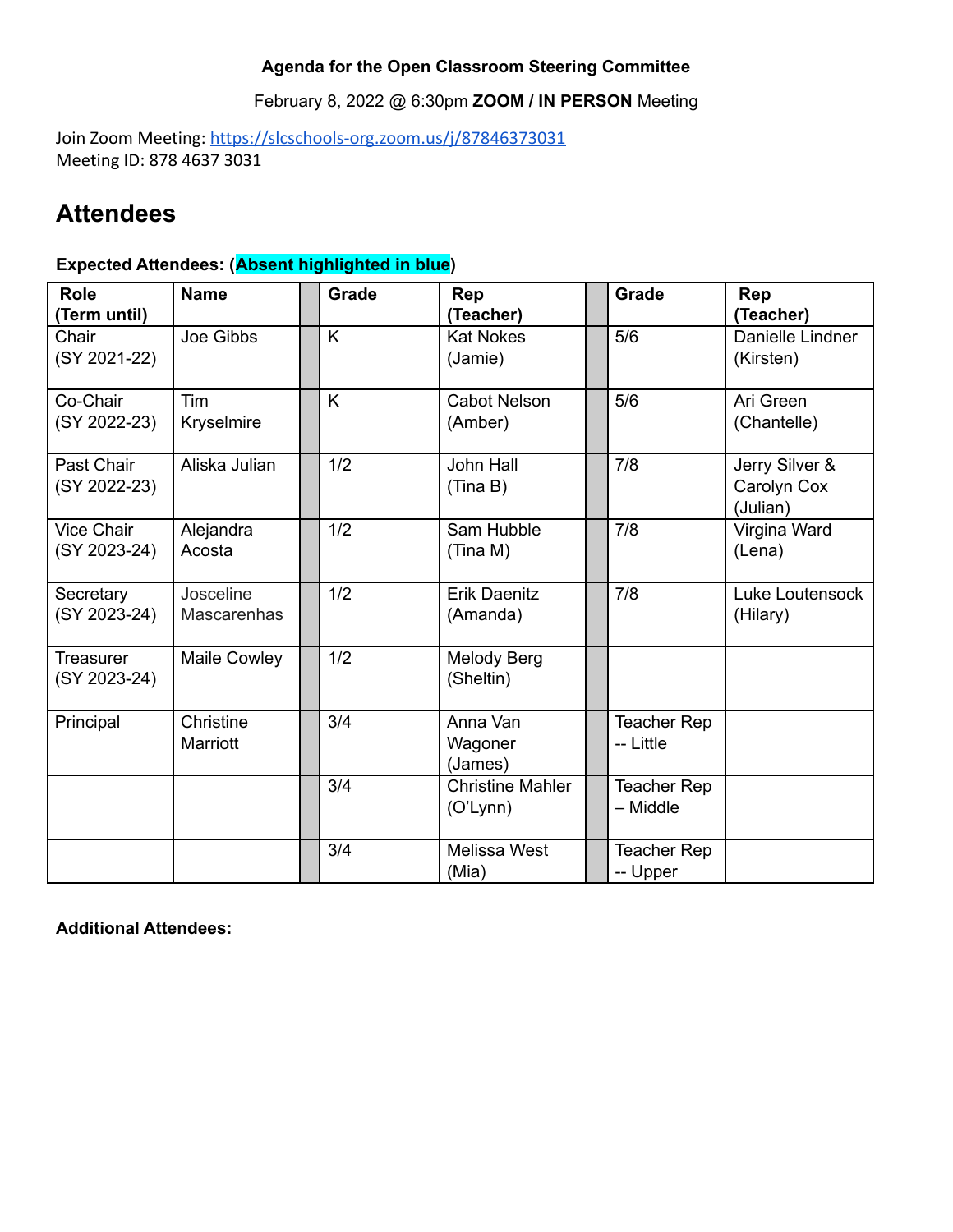## **Information Items**

### **Introductions**

 $\triangleright$  What is your favorite Springtime activity to do with your kiddo?

#### **Announcements**

- $\triangleright$  Shoe Drive!
	- 1. Collecting gently used shoes with rubber soles

#### **Calendar Items**

 $\triangleright$  At each meeting, there will be an opportunity to share upcoming events and calendar items with the community. Reps should then share this information with their classes.

(The projected calendar for SY 2021-22 is provided below. Steering Reps, please especially share with your classes the dates/events/calendar items highlighted in yellow in the table below)

| <b>Date</b>              | Event                                       | <b>Comments</b>           |
|--------------------------|---------------------------------------------|---------------------------|
| 02/15, Tuesday           | <b>Admission Lottery Closes</b>             | <b>TELL YOUR FRIENDS!</b> |
| 02/16 - 02/17, Wed-Thurs | <b>PTKs</b>                                 | $10:00$ am $-11:00$ am    |
| 02/17 - 02/18, Thurs-Fri | Early Release Day!                          | School's out at 1:30pm    |
| 02/21, Monday            | President's Day - NO SCHOOL                 | NO SCHOOL                 |
| 02/22, Tuesday           | <b>Prospective Parent Information Night</b> | ZOOM Tour! 6:30-7:30pm    |
| 03/04, Friday            | Student Day - NO SCHOOL                     | NO SCHOOL                 |
| 03/08, Tuesday           | <b>Prospective Parent Tour</b>              | ZOOM tour! 10-11am        |
| 03/08, Tuesday           | Steering 6:30-8:30pm                        | All are Welcome!          |

#### **Acknowledgments**

 $\triangleright$  At each meeting we take time to make public acknowledgements of successes and exceptional people and efforts within the community

| Given By | <b>Given To</b> | <b>Comments</b> |
|----------|-----------------|-----------------|
|          |                 |                 |
|          |                 |                 |
|          |                 |                 |
|          |                 |                 |
|          |                 |                 |
|          |                 |                 |